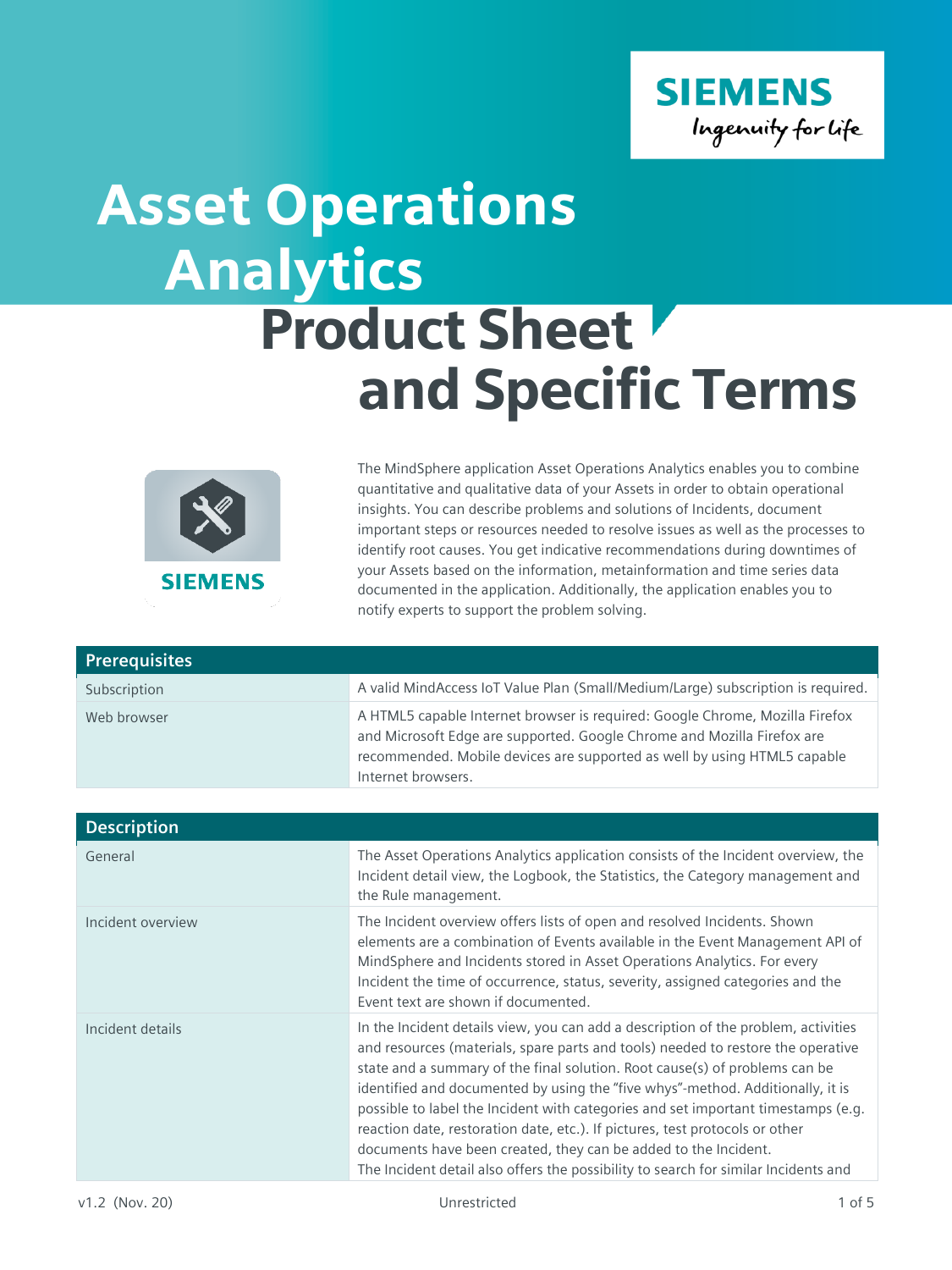|                         | get nonbinding recommended solutions based on the know-how stored in the<br>application.                                                                                                                                                                                                                                                                                                                                                                                                                                                                                                                                                                                                                                                                                                                                                                     |
|-------------------------|--------------------------------------------------------------------------------------------------------------------------------------------------------------------------------------------------------------------------------------------------------------------------------------------------------------------------------------------------------------------------------------------------------------------------------------------------------------------------------------------------------------------------------------------------------------------------------------------------------------------------------------------------------------------------------------------------------------------------------------------------------------------------------------------------------------------------------------------------------------|
| Logbook                 | If an Incident is documented in Asset Operations Analytics for the first time, a<br>logbook entry is created. The Logbook gives an overview of all documented<br>Incidents. Every entry may include information about the date of occurrence, the<br>assigned technician, the Asset affected, the description of the Incident, the<br>problem and the solution. Details of a documented Incident (activities, resources<br>needed to solve the issue, etc.) can be opened by a single click. To reduce the<br>entries, you can filter by Asset, category, severity and status.                                                                                                                                                                                                                                                                               |
| <b>Statistics</b>       | Statistics processes different information, like categories used, Assets involved,<br>etc. into different diagrams and key performance indicators (KPIs). The<br>distribution across week, daytime and between categories is presented as a<br>histogram. A bubble chart shows the correlation between Assets or Asset types<br>and categories. The following KPIs are calculated and shown:<br>• Mean Time To Reaction<br>• Mean Time To Restoration<br>• Mean Time Between Failures<br>The status of the selected Assets is illustrated in separate charts for each Asset<br>with documented Incidents.                                                                                                                                                                                                                                                    |
| Category management     | In Category management, categories can be created, edited or deleted. The<br>categories created can be assigned to Incidents. A category has a name and a<br>color. Additional rules of the Fleet Manager can be assigned, which allow the<br>automatic assignment of categories to Incidents.                                                                                                                                                                                                                                                                                                                                                                                                                                                                                                                                                               |
| Rule management         | The Rule management lists all rules configured for the tenant. Additionally, it<br>shows the number of defined rules as well as the remaining rules in the<br>MindAccess IoT Value Plan.                                                                                                                                                                                                                                                                                                                                                                                                                                                                                                                                                                                                                                                                     |
| Application permissions | Asset Operations Analytics application is operated in data centers in the Area<br>European Union and processes the following data:<br>• Asset information to display Assets with names in configured hierarchies,<br>• Events which are extended when additional information is provided,<br>• Time series data to extract additional information like the triggering value,<br>• Files to be able to upload and download additional information like<br>configurations, test results, etc.,<br>• Users to be able to offer a list of available experts,<br>• Usage metrics to provide an overview of the number of rules available.<br>The application performs the following activities which modifies or amends Your<br>Content in your Account on your behalf:<br>• Create and update Events in the Platform,<br>• Send notifications to assigned Users. |

| <b>Pricing Model</b> |                             |                                                        |                                                    |                                           |
|----------------------|-----------------------------|--------------------------------------------------------|----------------------------------------------------|-------------------------------------------|
| Fee for              | <b>Base</b><br>subscription | <b>Assets</b>                                          |                                                    |                                           |
|                      | <b>0</b> activated Assets   | (1 - 9 activated<br>Assets)                            | $(10 - 49$ activated<br>Assets)                    | (more than 49<br>activated Assets)        |
| Price                | $0 \in$ /month              | $20 \text{ } \in$ per each<br>Asset/month <sup>1</sup> | 17 $\epsilon$ per each<br>Asset/month <sup>1</sup> | 14 € per each<br>Asset/month <sup>1</sup> |
| <b>Billing cycle</b> | n/a                         |                                                        | Monthly in arrears                                 |                                           |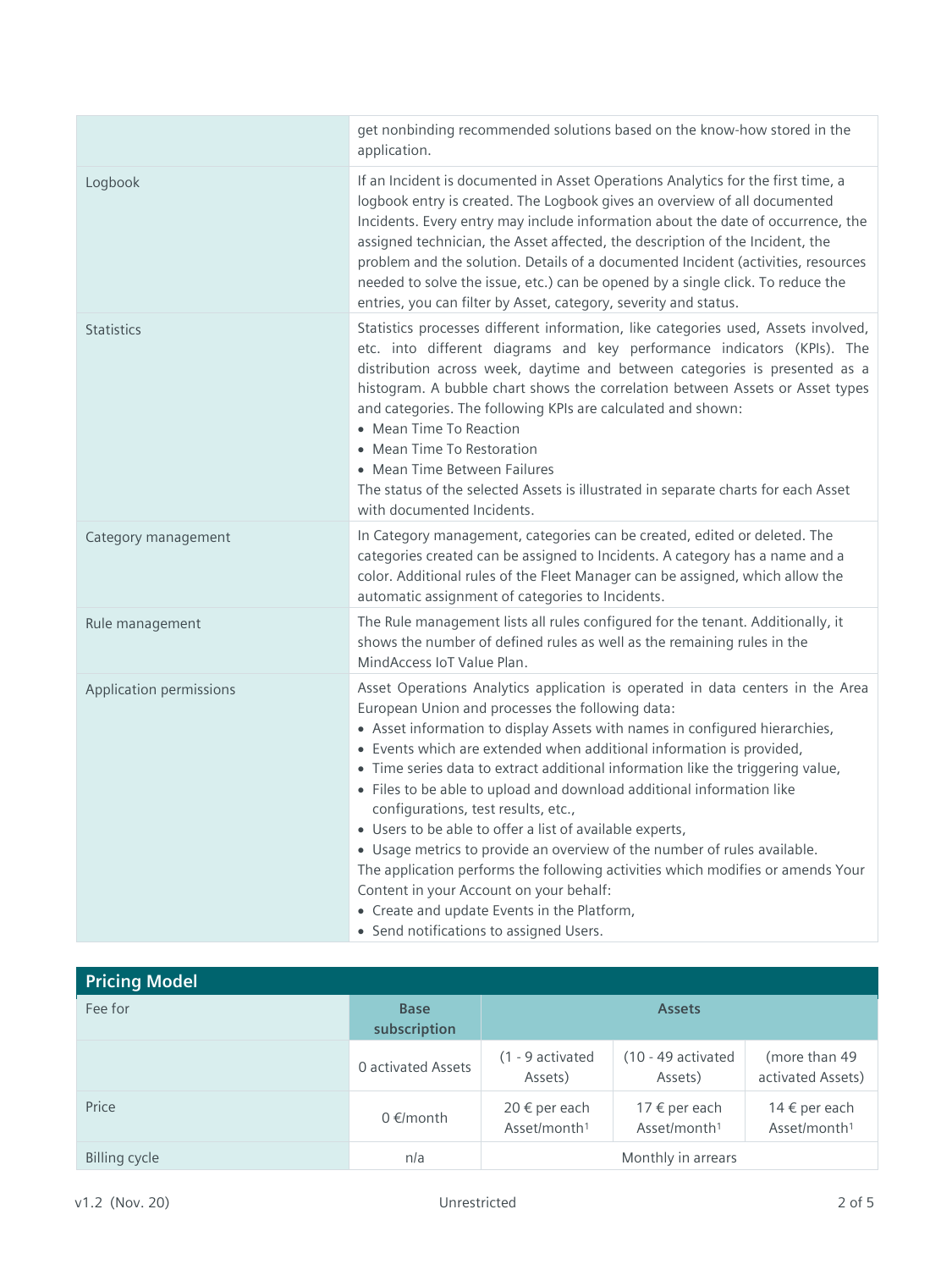| <b>Base subscription</b>              | The base subscription grants the access to the application. You can see the list of<br>open and closed Events for all activated Assets. There is no free Asset included in<br>the base subscription.                                                                                                                                                                                                                                                                                                                                                                                                                                                                                                                                                                                                                                                                                                                                                                            |
|---------------------------------------|---------------------------------------------------------------------------------------------------------------------------------------------------------------------------------------------------------------------------------------------------------------------------------------------------------------------------------------------------------------------------------------------------------------------------------------------------------------------------------------------------------------------------------------------------------------------------------------------------------------------------------------------------------------------------------------------------------------------------------------------------------------------------------------------------------------------------------------------------------------------------------------------------------------------------------------------------------------------------------|
| Usage-based fee for Assets            | The usage-based fee for Assets is charged on a monthly basis for the full month<br>(full month principle) for each Asset that is activated in the application.<br>Example calculation: if e.g. 15 Assets have been activated in September, the fee<br>for the month September will be calculated as follows: $9*20 \tisin 6*17 \tisin = 282 \tisin.$                                                                                                                                                                                                                                                                                                                                                                                                                                                                                                                                                                                                                            |
| Deactivation/cancellation of an Asset | You may cancel an Asset set to state "Active" by deactivating the Asset from the<br>application at any time. The cancellation shall become effective at the end of the<br>month in which the deactivation was conducted.<br>Example calculation: Assets A and B were activated in January and remain active<br>in February and March, but Asset C was activated and deactivated in February.<br>For January you have to pay two times the Asset fee (i.e. for Asset A and B). For<br>February you have to pay three times the Asset fee (i.e. for Assets A, B and C).<br>For March you have to pay two times the Asset fee (i.e. for Asset A and B).                                                                                                                                                                                                                                                                                                                            |
| Payment terms                         | The usage-based fee for Assets is charged monthly in arrears.                                                                                                                                                                                                                                                                                                                                                                                                                                                                                                                                                                                                                                                                                                                                                                                                                                                                                                                   |
| <b>Subscription Term</b>              | The initial Subscription Term for the base subscription of this application is 12<br>months. Following expiration of the preceding Subscription Term, the<br>subscription automatically renews with a Subscription Term of 12 months at the<br>then-current terms made available under www.mindsphere.io/terms, unless<br>either Party notifies the other Party at least 60 days prior to the then-current<br>expiration date that it has elected not to renew.                                                                                                                                                                                                                                                                                                                                                                                                                                                                                                                 |
| Adaptation of fees                    | The fees during any renewed Subscription Term will be the same as during the<br>immediately prior Subscription Term, unless we notify you of a Fee Change at<br>least 90 days prior to the end of the then-current Subscription Term, in which<br>case the communicated Fee Change will be effective upon subscription renewal.<br>During a running Subscription Term, we may change or add new fees<br>(collectively referred to as "Fee Change") due to and to the extent required to<br>reflect: (i) changes in the quality or functionalities of the Service; (ii) material<br>changes in market conditions; (iii) general increases in wages or other<br>employment costs; and/or (iv) changes in procurement costs due to price<br>changes made by our suppliers, in each case to the extent that the changes<br>affect our provision of the agreed Service. We will notify you of any Fee Change<br>at least 60 days in advance of the effective date of the Fee Change. |

1) If a price is displayed in a different currency on th[e product detail page of Asset Operations Analytics](https://www.dex.siemens.com/mindsphere/applications/asset-operation-analytics) o[n www.mindsphere.io/store](http://www.mindsphere.io/store) in your country of residence at the date of purchasing any of the above mentioned items, such price will be charged.

| <b>Specific Terms</b>   |                                                                                                                                                                                                                                                                                                                                                           |
|-------------------------|-----------------------------------------------------------------------------------------------------------------------------------------------------------------------------------------------------------------------------------------------------------------------------------------------------------------------------------------------------------|
| Service Level Agreement | The Monthly Uptime Percentage for this application is at least 99 %. Monthly<br>Uptime Percentage is defined in the MindSphere Supplemental Terms available<br>on www.mindsphere.io/terms.                                                                                                                                                                |
| Application use rights  | This application can be used as part of OEM Services as described in the<br>Specific Terms for MindAccess IoT Value Plan published on<br>www.mindsphere.io/terms.<br>Under the Account of your MindAccess IoT Value Plan, you may permit Users of<br>Third Parties to access and use this application for the purpose of receiving a<br>service from you. |
| Data use rights         | During and after the Subscription Term, Siemens and its business partners may<br>use Collected Data to improve this application. On an aggregated basis with                                                                                                                                                                                              |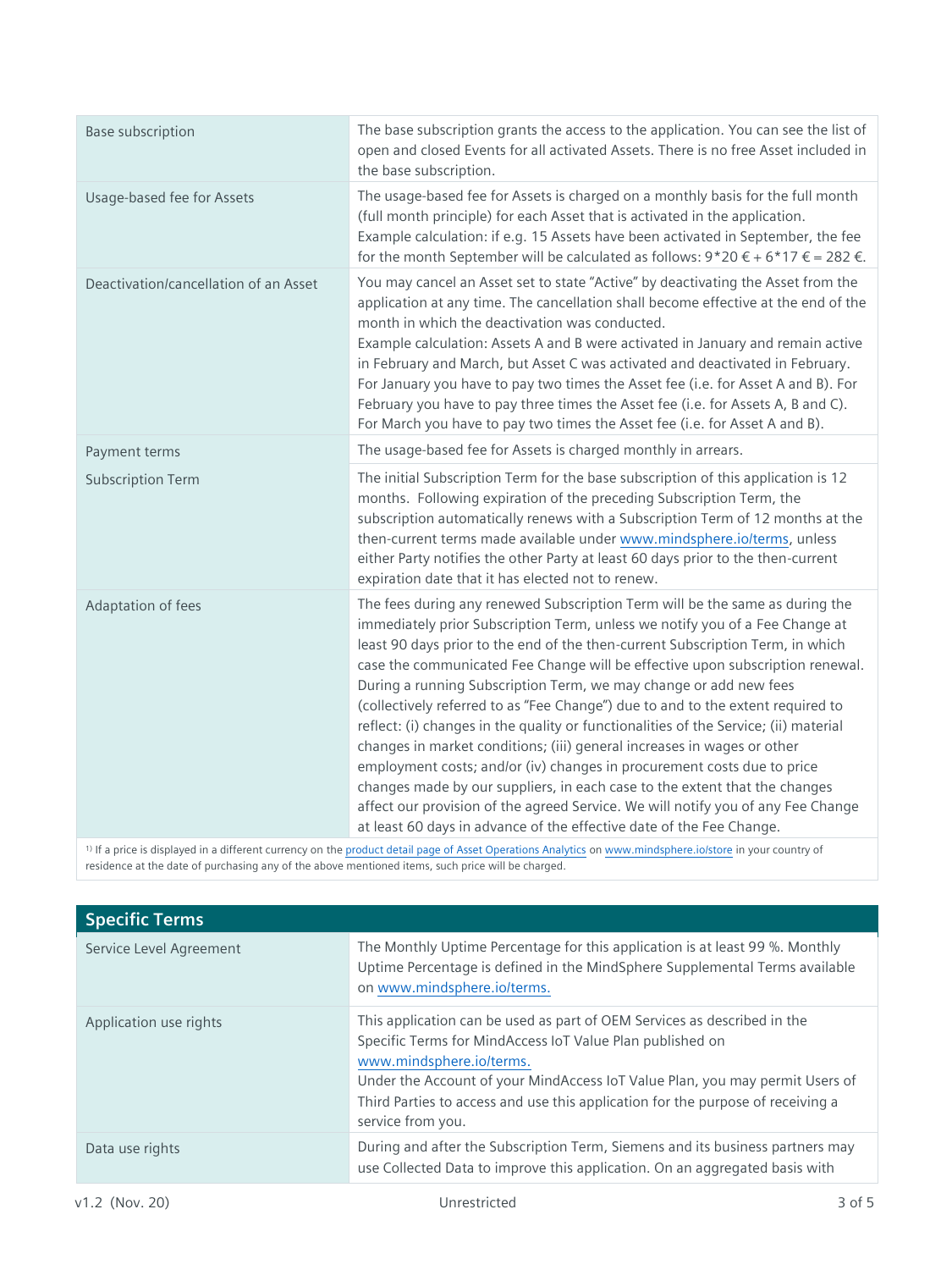|                                                           | other data and in a form that does not identify you and your users, Siemens shall<br>own and be free to make Collected Data publicly available to you and others<br>(e.g. for information and industry trends, benchmarking data). Use of Collected<br>Data in accordance with this Section will be at Siemens' risk.<br>"Collected Data" means the following data collected by this application:<br>metainformation of documented Incidents (dates, status, Incident type, number<br>of Assets, number of Asset types). You acknowledge that Collected Data may<br>include copies made by the application from certain parts of Your Content for<br>use in accordance with this Product Sheet and Specific Terms. |
|-----------------------------------------------------------|--------------------------------------------------------------------------------------------------------------------------------------------------------------------------------------------------------------------------------------------------------------------------------------------------------------------------------------------------------------------------------------------------------------------------------------------------------------------------------------------------------------------------------------------------------------------------------------------------------------------------------------------------------------------------------------------------------------------|
| Third Party Terms                                         | The application contains Third Party services, including open source software,<br>commercial software or software-related managed services, which are subject to<br>additional or different terms, license rights or require certain notices by their<br>licensors, which we are obliged to pass on to you as your licensor and to which<br>you agree to abide ("Third Party Terms"). The Third Party Terms for this<br>application are made available via the following web link:<br>https://sie.ag/MindSphere-ThirdParty_AssetOperationsAnalytics.                                                                                                                                                               |
| Changes to the Product Sheet and<br><b>Specific Terms</b> | We may update this document from time to time during a Subscription Term in<br>order to reflect any changes agreed with or imposed by our subcontractors<br>(including changes in open source software license terms) or when we introduce<br>new features, supplements, enhancements or capabilities (e.g. that were not<br>previously included with the subscription, but added for no additional fee).<br>Changes shall become binding upon release of a new version of this document<br>on http://mindsphere.io/terms.                                                                                                                                                                                         |
| Support                                                   | Support may be contacted via Industry Online Support:<br>https://support.industry.siemens.com/.<br>Support is available in English and German.                                                                                                                                                                                                                                                                                                                                                                                                                                                                                                                                                                     |

| <b>Export Control Regulations</b> |   |
|-----------------------------------|---|
| <b>AL</b>                         | N |
| <b>FCCN</b>                       |   |

| <b>Security Information</b> |                                                                                                                                                               |
|-----------------------------|---------------------------------------------------------------------------------------------------------------------------------------------------------------|
| General                     | In order to protect plants, systems, machines and networks against cyber<br>threats, it is necessary that you implement and continuously maintain a holistic, |
|                             | state-of-the-art industrial security concept.                                                                                                                 |

| <b>Definitions</b> |                                                                                                                                                                                                                                                                                                                                                                                         |
|--------------------|-----------------------------------------------------------------------------------------------------------------------------------------------------------------------------------------------------------------------------------------------------------------------------------------------------------------------------------------------------------------------------------------|
| Asset              | An Asset is the logical representation of a thing which can be a machine,<br>hierarchical construct like a production line or every other element in the value<br>creation process.                                                                                                                                                                                                     |
| Asset type         | Asset type describes the type of an Asset (e.g. a generic motor) including one or<br>several attributes. An Asset type is a template that describes the attributes of a<br>homogenous group of physical or logical Assets, which is used for Asset<br>modeling.<br>Asset type is a grouping of Assets with common characteristics that distinguish<br>those Assets as a group or class. |